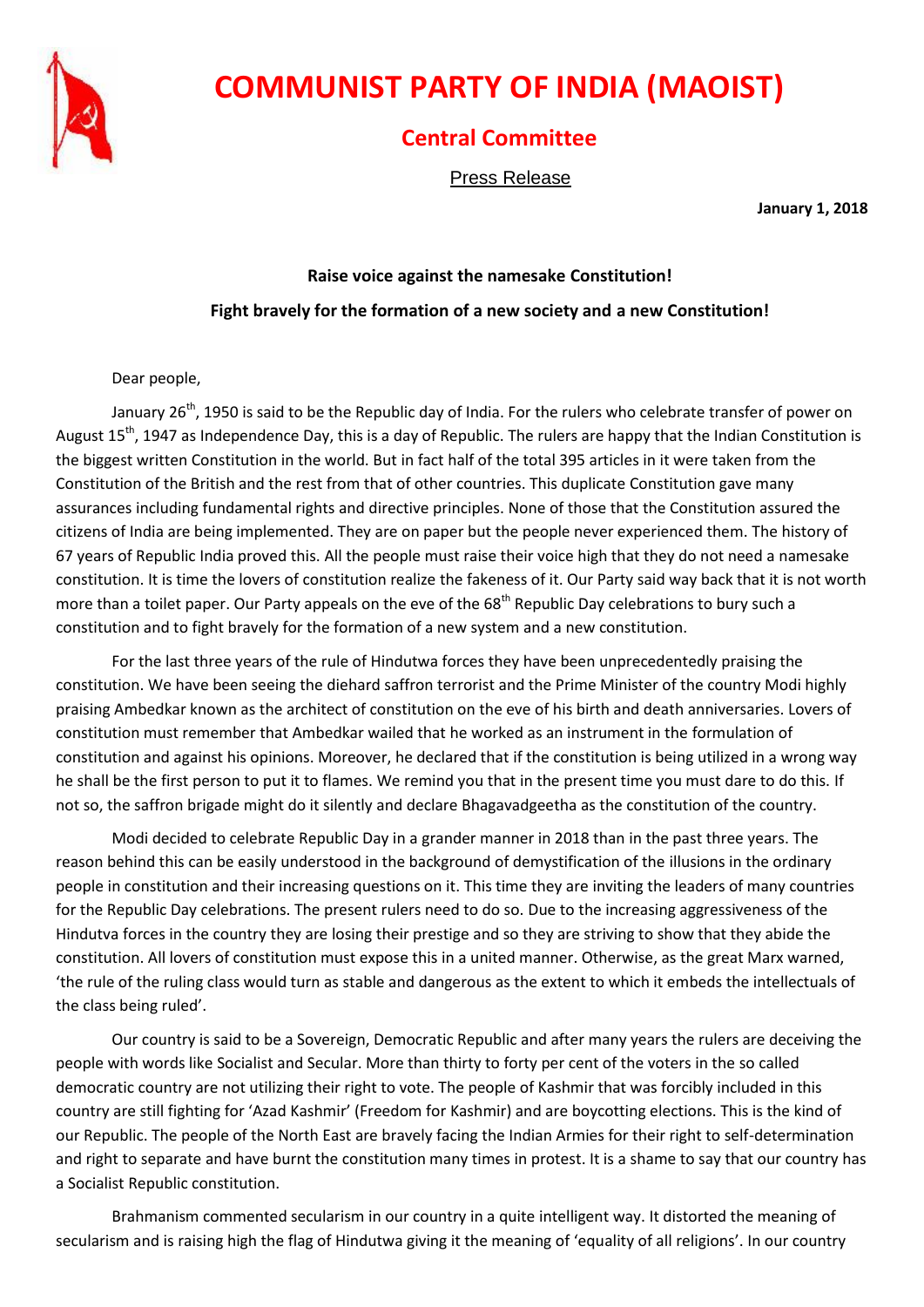with secular constitution thirty people lost their lives in the violence instigated in the name of protection of cow. There were 70 mob lynching incidents. The Social media reports that 98 per cent of these happened under the rule of Modi and 70 per cent of the murdered were Muslims. Mahammad Akhlak of Dadri, people's singer Mahammad Khan of Jai Salmer district, worker Afrad of Rajasamund district of Rajasthan and many such Muslims were killed. This is the barbarity in this secular country posing to be a place of equality of all religions. Meanwhile the violence of the Hindutwa forces on the Dalits are increasingly becoming very barbaric, insulting and a shame to the civilized society. Mahesh Thakur of Azadpur village of Nalanda district of Bihar was forced to lick the earth. Jayed Solanki, a Dalit of Gujarat was murdered for his big whiskers. In Kashmir the army personnel cut the hair of girls. Such incidents do not highlight secular, equalitarian constitution but the Chathurvarna system and the pathetic situation of the castes. So it is time for the oppressed to think what to do with this constitution except to destroy it. The fundamental rights to talk gather and press mentioned in the third part of the Indian Constitution are being violated each and every day. The directive principles that have been formulated with the aim of welfare state are like moral statements left to the mercy of the rulers and lovers of constitution know the fakeness of it more than us. The recent fatwa of Hindu Makkal Kachi that the rights activist of Manipuri, Irom Sharmila shall not be allowed to stay in Kodaikanal for the 'guilt' of marrying British citizen Desmond Koutinho reveals that the fundamental right of the citizens of the country to stay according to their wish depends on the discretion of the Hindutwa forces. Such events show that the constitution should have been burnt long back as per the warning of Ambedkar, the author of Constitution.

It is boasted that democracy in this country stands on three pillars. The first of these the Legislative bodies were alleged to have turned to be nothing by the ex-President of India, Pranab Mukherjee. Speaker of Lok Sabha Sumithra Mahajan said the state of affairs in the Parliament meeting need a scale to control. These reveal the democratic consciousness of the formulators of the legislations. Our country is full of big feudal lords and a bourgeoisie that did not participate in democratic revolutions and so how shall the Legislative bodies have such consciousness? The executive class that works for this class naturally tries to implement fascist rule. The oppressed people lost confidence on the judiciary long time back. The recent release of saffron terrorists from jail reveals that the court declares the criminals of the ruling party not guilty, however big the criminals belonging to that party is. While the earlier government handed over sixteen cases like the Malegaon explosion of Maharashtra to the recent explosions in Modasa district of Gujarat to NIA saying them to have been committed by high profiles, Saadhvi Prayaga, Lieutenant Colonel Purohit, Dayanand Pande, Pragna Thakur and other such saffron terrorists and their bosses became not guilty in Modi's rule. This only reveals the attitude of the judiciary. The judiciary sentenced the Dalit youth involved in the Kopardi case to death, pronounced life imprisonment for the adivasis of Gadchiroli district and few intellectuals in false cases. But the punishments to the Hindutwa forces that indulged in massacre in Naroda Patiya in Gujarat in 2002 and those involved in the killing of Bilkis Bano's three year old child and her family and committing mass rape on her reveals the partial nature of the judiciary. Bilkis Bano said she is living with a confidence on secularists in the country and this statement increases your responsibilities manifold. The murders of Dabolkar to Gowri Lankesh tell us the state of journalists, writers and democratic secular intellectuals if the media that is said to be the fourth estate of democracy does not take the side of the ruling class. Social activist Kancha Ilaiah of Telangana, journalist Vinod Varma of Chhattisgarh and other such 14 people were foisted with false cases and are behind bars. It is nothing but self-deception and deceiving others to say this country is a republic.

#### Democrats, secularists and lovers of constitution!

You have been protesting in various forms against the aggressions of the Hindutwa forces since they came to power in the centre. Well known people are returning their awards to the government. You must boycott the Republic Day celebrations of 2018 explaining the increasing intensity of the danger of the Hindutwa forces on the oppressed masses in the country. Condemn severely the inviting of the representatives of foreign corporate classes to pave way for looting the resources of the country, not caring the survival of the indigenous people who have been preserving these resources for generations. Declare this constitution fake and make true the warning of Ambedkar that '…..those who suffer from inequalities blast the political democratic organization that this constitutional assembly built with great labor'.